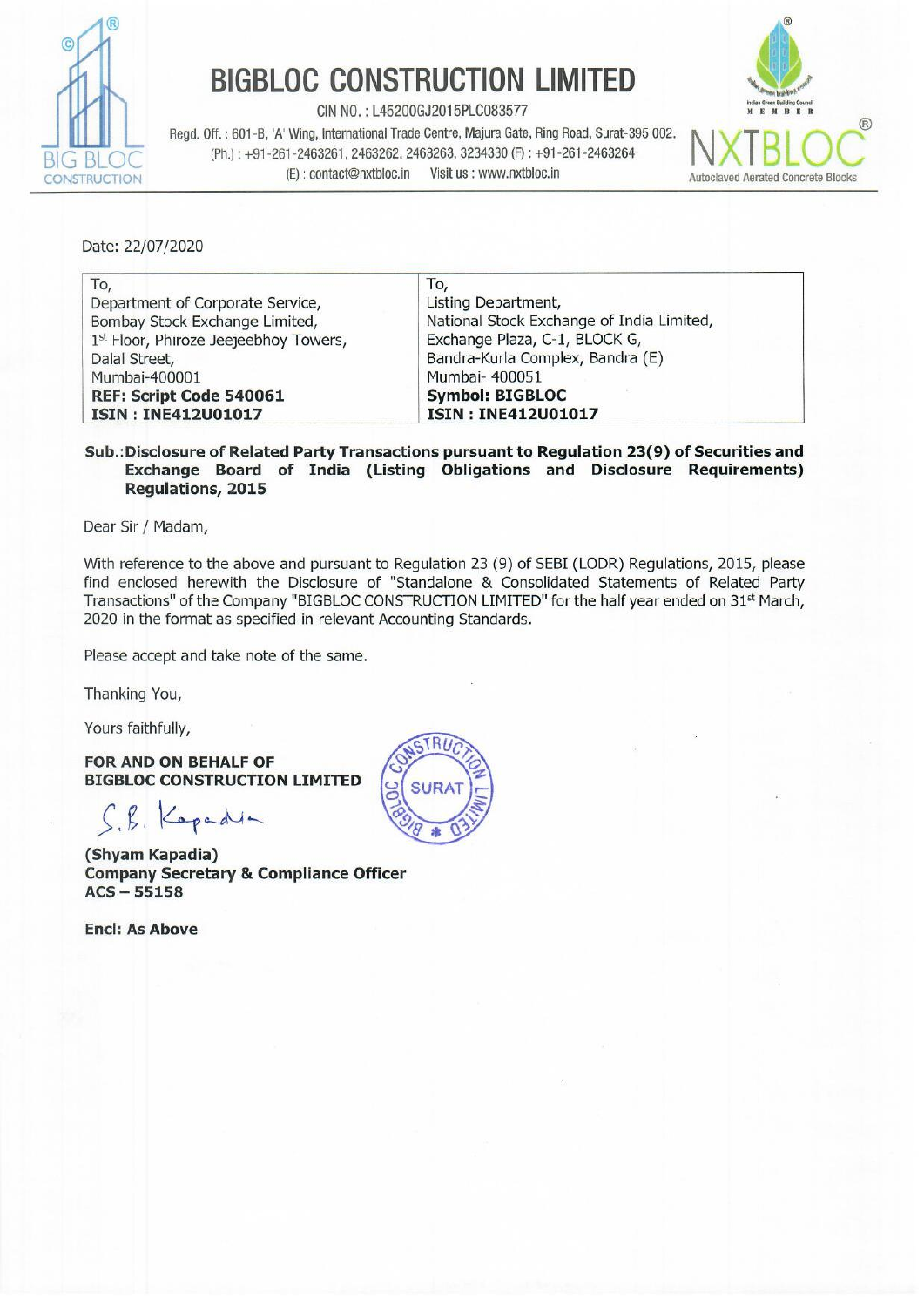

CIN NO. : L45200GJ2015PLC083577 Regd. Off. : 601-B, 'A' Wing, International Trade Centre, Majura Gate, Ring Road, Surat-395 002. (Ph.) : +91-261-2463261, 2463262, 2463263, 3234330 (F) : +91-261-2463264<br>
(E) : contact@nxtbloc.in Visit us : www.nxtbloc.in CONSTRUCTION (E): contact@nxtbloc.in **BIGBLOC CONSTRUC**<br>
CIN NO.: L45200GJ2015PI<br>
Regd. Off.: 601-B, 'A' Wing, International Trade Centre, N<br>
(Ph.): +91-261-2463261, 2463262, 2463263, 32<br>
(E): contact@nxtbloc.in Visit us<br>
SCLOSURE OF STANDALONE RELATED PARTY



## DISCLOSURE OF STANDALONE RELATED PARTY TRANSACTIONS:

## A. Name of Related Parties & Nature of Relationships

#### a) Subsidiary Company

1. Starbigbloc Building Material Private Limited

## b) Enterprises Controlled by Key Managerial Personnel & their relatives

\_\_\_\_\_\_\_\_\_

- 
- 1 Mohit Industries Limited 4 Mohit Texport Private Limited
- 2 Soul Clothing Private Limited 5 Mask Investments Limited
	-
- 3 Mohit Exim Private Limited

## c) Key Managerial Personnel

- 1 Naresh S. Saboo 3 Manish N. Saboo
- 2 Narayan S. Saboo 4 Mohit N. Saboo

# B. Transactions with Related Parties (Amount in Rs.)

# **BIGBLOC CONSTRUCE**<br>
Regd. Off. : 601-B, 'A' Win, International Trade Centre, N.<br>
(Ph.) : +91-261-2463261, 2463262, 2463263, 32<br>
(E) : contact@ntxtbloc.in Visit us<br>
SCLOSURE OF STANDALONE RELATED PARTY TRA<br>
Name of Related **BIGBLOC CONSTRUCT**<br>
Regd. Off. : 601-B, 'A' Wing, International Trade Centre, M<br>
(Ph.) : +91-261-2463261, 2463262, 2463263, 3463262, 2463263, 3463262, 2463263, 3463262, 2463263, 3463262, 2463263, 3463262, 2463263, 3463262 **BIGBLOC CONSTRUC**<br>
Regd. Off. : 601-B, *N* Wing, International Trade Centre, N<br>
(Ph.) : +91-261-2463261, 2463262, 2463263, 34<br>
RUCTION<br> **SCLOSURE OF STANDALONE RELATED PARTY TRA**<br> **Name of Related Parties & Nature of Rela BIGBLOC CONSTRUC**<br>
Regd. Of:.:601-B, *N* Wing, International Trade Centre, N<br>
(Ph.):+91-261-2463261, 2463262, 2463263, 32<br>
(C):contact@nxtbloc.in Visitus<br>
SCLOSURE OF STANDALONE RELATED PARTY TRA<br>
Name of Related Parties **BIGBLOC CONSTRUC**<br>
Regd. Off. : 601-B, AV Wing, International Trade Centre, N<br>
(Ph.) : +91-261-2463261, 2463262, 2463263, 32<br>
(C): contact@nxtbloc.in Visit us<br>
SCLOSURE OF STANDALONE RELATED PARTY TRA<br>
Name of Related Par **BIGBLOC CONSTRUCT**<br> **BIGBLOC CONSTRUCT**<br>
Regd. Off. : 601-B, 'A' Wing, International Trade Centre, M<br>
(Ph.): +91-261-2463261, 2463262, 2463263, 34<br>
Rame of Related Parties & Nature of Relationship<br> **SCLOSURE OF STANDALONE BIGBLOC CONSTRUC**<br>
CIN NO.:145200612015PL<br>
Regd. Off. :601-B. 'A' Wing, International Trade Centre, M<br>
(Ph.): +91-261-2463261, 2463262, 2463263, 32<br>
RUCTION<br> **SCLOSURE OF STANDALONE RELATED PARTY TRE**<br> **Name of Related Pa BIGBLOC CONSTRUCT**<br>
CIN NO.: L452006J2015PL<br>
CIN NO.: L452006J2015PL<br>
CIN NO.: L452006J2015PL<br>
(Ph.): +91-281-2483261, 2463262, 2463262, 2483263, 32<br>
NOCLOSURE OF STANDALONE RELATED PARTY TRA<br>
Name of Related Parties & Na **BIGBLOC CONSTRUCT**<br>
CIN NO.: L452006J2015PL<br>
Regd. Off. : 601-B, 'A' Wing, International Trade Centre, M<br>
(Ph.): +91-261-2463261, 2463262, 2463263, 32<br>
RUCTION<br>
SCLOSURE OF STANDALONE RELATED PARTY TRA<br>
Name of Related Pa **BIUBLUU UUNSTRUU**<br>
Regd. Off.: 601-B, 'A' Wing, International Trade Cente, M<br>
(Ph.): +91-281-2463261, 2463262, 2463262, 2463263, 32<br>
SCLOSURE OF STANDALONE RELATED PARTY TRA<br>
Name of Related Parties & Nature of Relationsh CIN NO.: L45200GJ2015PL<br>
Regd. Off.: 601-B, 'A Wing, International Trade Cortre, M<br>
(Ph.): +91-261-2463261, 2463262, 2463262, 2463263, 32<br>
El: contact@nxtbloc.in Visitus:<br>
CELOSURE OF STANDALONE RELATED PARTY TRA<br>
Name of Regd. Off. : 601-B, A Wing, International Trade Centre, M<br>
Regd. Off. : 601-B, A Wing, International Trade Centre, M<br>
(Ph.): +91-261-2463261, 2463262, 2463263, 32<br>
(E): contact@nxtbloc.in Visit us:<br>
SCLOSURE OF STANDALONE VUCTION<br>
SCLOSURE OF STANDALONE RELATED PARTY TRA<br>
Name of Related Parties & Nature of Relationshi<br>
a) Subsidiary Company<br>
1 Starbigbloc Building Material Private Limited<br>
b) Enterprises Controlled by Key Managerial Pe<br>
1 SCLOSURE OF STANDALONE RELATED PARTY TRA<br>
Name of Related Parties & Nature of Relationshi<br>
a) Subsidiary Company<br>
1 Starbigbloc Building Material Private Limited<br>
b) Enterprises Controlled by Key Managerial Pe<br>
1 Mohit Ind SCLOSURE OF STANDALONE RELATED PARTY TRA<br>
Name of Related Parties & Nature of Relationshi<br>
a) Subsidiary Company<br>
1 Starbigbloc Building Material Private Limited<br>
1 Mohit Industries Limited 4 Mo<br>
2 Soul Clothing Private Li Mame of Related Parties & Nature of Relationshi<br>
a) Subsidiary Company<br>
1 Starbigbloc Building Material Private Limited<br>
1 Mohit Industries Limited<br>
1 Mohit Industries Limited<br>
2 Soul Clothing Private Limited<br>
2 Soul Cloth Name of Related Parties & Nature of Relationshi<br>
a) Subsidiary Company<br>
1 Starbigbloc Building Material Private Limited<br>
b) Enterprises Controlled by Key Managerial Pe<br>
1 Mohit Industries Limited<br>
2 Soul Clothing Private L Particulars Subsidiary Enterprises Controlled Key Managerial<br>by Key Management Personnel & Their by Key Management personnel Relatives Transactions during the year a) Loans Taken ea 12 an - 46034574 62631176 b) Repayment of loan taken = 47000716 19718486 c) Interest paid  $-$  273887  $$ d) Interest Received 6492097 = 6492097 e) Sales of Goods 2534675 + cade 2534675 + can call the case of Goods + can call the category of the category of the category of the category of the category of the category of the category of the category of the category f) Salary Paid **Figure 2800000** g) Loans given se = = h) Purchase of Goods 49710358 2 and 2010 and 2010 and 2010 and 2010 and 2010 and 2010 and 2010 and 2010 and 20 i) Commission Paid centre 384279 commission Paid a) **Subsidiary Company**<br>
1 Starbigbloc Building Material Private Limited<br>
b) **Enterprises Controlled by Key Managerial Pe**<br>
1 Mohit Industries Limited 4 Mo<br>
2 Soul Clothing Private Limited 5 Ma<br>
3 Mohit Exim Private Limite

| <b>Particulars</b>             | <b>Subsidiary</b><br><b>Associates</b> | <b>Enterprises Controlled by Key</b><br><b>Management personnel</b> | <b>Key Managerial</b><br><b>Personnel &amp; Their</b><br><b>Relatives</b> |  |
|--------------------------------|----------------------------------------|---------------------------------------------------------------------|---------------------------------------------------------------------------|--|
| <b>Balances as at Year end</b> |                                        |                                                                     |                                                                           |  |
| a) Trade Payable               | 6557029                                | 365065                                                              | 2300000                                                                   |  |
| b) Trade Receivable            | --                                     | $\qquad \qquad \cdots$                                              |                                                                           |  |
| c) Advance Given               | 14895207                               | $-1$                                                                | --                                                                        |  |
| d) Loans Given                 | 114044501                              | $- -$                                                               | $- -$                                                                     |  |
| e) Unsecured Loans             |                                        | 241419                                                              | 47439708                                                                  |  |

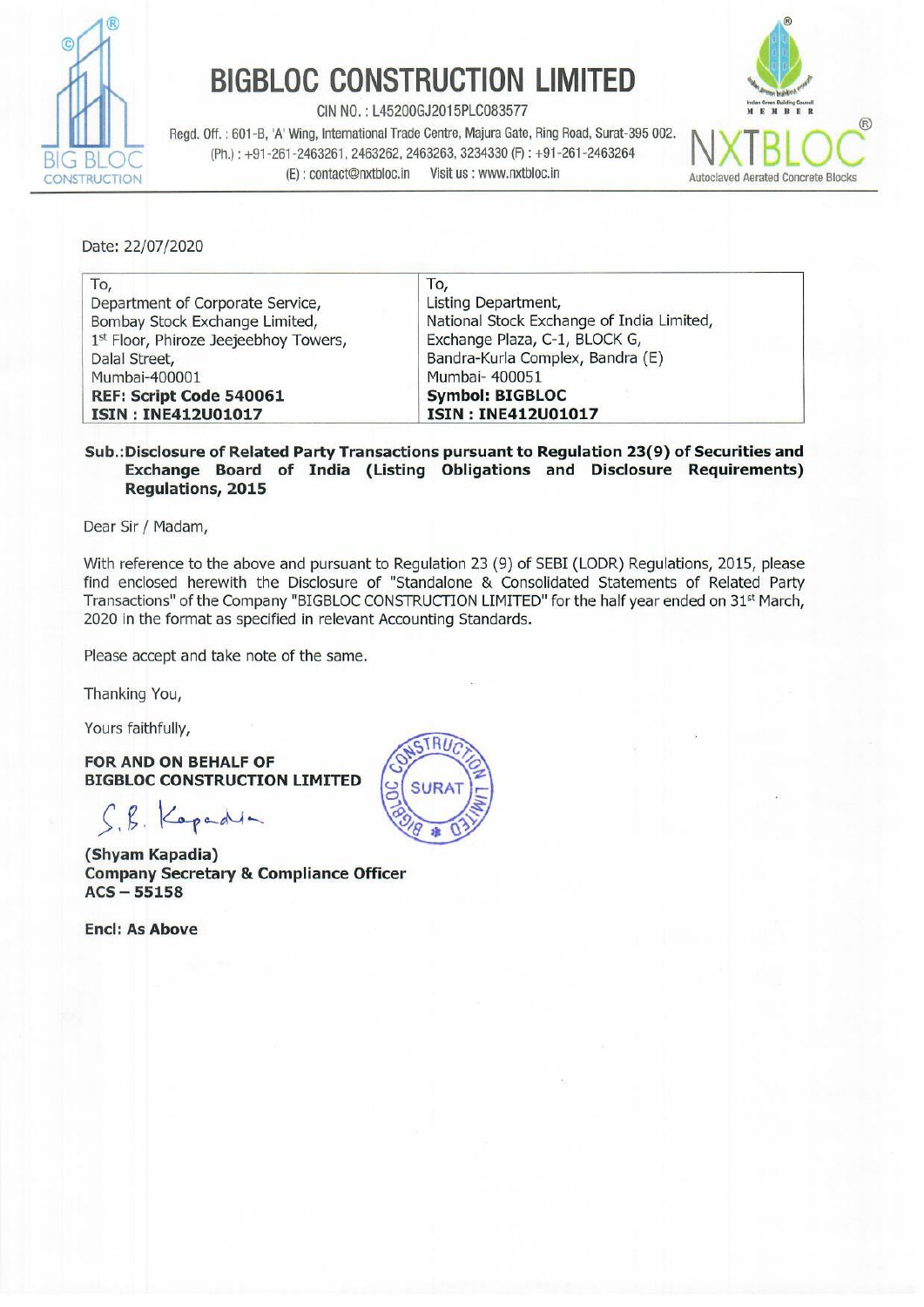

**BIGBLOC CONSTRU**<br>
Regd. Off. : 601-B, 'A' Wing, International Trade Cent<br>
(Ph.) : +91-261-2463261, 2463262, 2463262<br>
(E) : contact@nxtbloc.in Visi CIN NO. : L45200GJ2015PLC063577<br>Regd. Off. : 601-B, 'A' Wing, International Trade Centre, Majura Gate, Ring Road, Surat-395 002. NIVTDIO BIG BLOC (Ph.) : +91-261-2463261, 2463262, 2463263, 3234330 (F) : +91-261-2463264<br>(E) : contact@nxtbloc.in Visit us : www.nxtbloc.in CONSTRUCTION (E): contact@nxtbloc.in Visit us : www.nxtbloc.in Autoclaved Aerated Concrete Blocks



| Regd. Off.: 601-B, 'A' Wing, International Trade Centre, Majura Gate, Ring Road, Surat-395 002.<br>(Ph.): +91-261-2463261, 2463262, 2463263, 3234330 (F): +91-261-2463264 |                                |                                                                              |                                                                                                             |
|---------------------------------------------------------------------------------------------------------------------------------------------------------------------------|--------------------------------|------------------------------------------------------------------------------|-------------------------------------------------------------------------------------------------------------|
| (E): contact@nxtbloc.in<br><i><b>ISTRUCTION</b></i><br>Disclosure in respect of Material Related party transaction<br>$\underline{\mathbf{C}}$ .                          | Visit us : www.nxtbloc.in      |                                                                              | <b>Autoclaved Aerated Concre</b><br>(Amount in Rs.)                                                         |
| during the year<br><b>Particulars</b>                                                                                                                                     | <b>Subsidiary</b><br>Company   | <b>Enterprises</b><br><b>Controlled by</b><br>Key<br>Management<br>personnel | Key<br><b>Management</b><br>Personnel &<br><b>Relatives of Key</b><br><b>Management</b><br><b>Personnel</b> |
| (a) Loans Taken                                                                                                                                                           |                                |                                                                              |                                                                                                             |
| -- Mohit Industries Limited                                                                                                                                               | ۰                              | 46,034,574                                                                   |                                                                                                             |
| -- Manish Saboo                                                                                                                                                           |                                |                                                                              | 14,750,000                                                                                                  |
| -- Mohit Saboo                                                                                                                                                            | $\frac{1}{2}$                  |                                                                              | 2,022,000                                                                                                   |
| -- Narayan Saboo                                                                                                                                                          |                                |                                                                              | 22,999,176                                                                                                  |
| -- Naresh Saboo                                                                                                                                                           | ۷                              |                                                                              | 22,860,000                                                                                                  |
| (b) Repayment of Loans Taken                                                                                                                                              |                                |                                                                              |                                                                                                             |
| -- Mohit Industries Limited                                                                                                                                               | $\overline{\phantom{a}}$       | 47,000,716                                                                   | ÷                                                                                                           |
| -- Manish Saboo<br>-- Mohit Saboo                                                                                                                                         |                                |                                                                              | 2,300,000<br>1,012,000                                                                                      |
| -- Narayan Saboo                                                                                                                                                          |                                |                                                                              | 13,006,486                                                                                                  |
| -- Naresh Saboo                                                                                                                                                           |                                |                                                                              | 3,400,000                                                                                                   |
| (c) Interest Paid                                                                                                                                                         |                                |                                                                              |                                                                                                             |
| -- Mohit Industries Limited                                                                                                                                               |                                | 273,887                                                                      |                                                                                                             |
| (d) Interest Received<br>-- Starbigbloc Building Material Pvt. Ltd.                                                                                                       | 6,492,097                      |                                                                              |                                                                                                             |
|                                                                                                                                                                           |                                |                                                                              |                                                                                                             |
|                                                                                                                                                                           | 2,534,675                      | ÷                                                                            |                                                                                                             |
|                                                                                                                                                                           |                                |                                                                              |                                                                                                             |
|                                                                                                                                                                           |                                |                                                                              |                                                                                                             |
| (e) Sales of Goods<br>-- Starbigbloc Building Material Pvt. Ltd.<br>(f) Purchase of Goods                                                                                 |                                |                                                                              |                                                                                                             |
| -- Starbigbloc Building Material Pvt. Ltd.                                                                                                                                | 49,710,358                     |                                                                              |                                                                                                             |
| -- Mask Investments Limited                                                                                                                                               |                                | 384,279                                                                      |                                                                                                             |
| (g) Commission Paid<br>(h) Salary Paid                                                                                                                                    |                                |                                                                              |                                                                                                             |
| -- Mohit Saboo                                                                                                                                                            |                                |                                                                              | 200,000                                                                                                     |
| -- Manish Saboo                                                                                                                                                           | ٠                              | $\qquad \qquad \blacksquare$                                                 | 200,000                                                                                                     |
| -- Naresh Saboo                                                                                                                                                           | ÷.                             |                                                                              | 200,000                                                                                                     |
| -- Madhu Saboo                                                                                                                                                            |                                |                                                                              | 500,000                                                                                                     |
| -- Simmi Saboo                                                                                                                                                            | $\overline{\phantom{a}}$       | $\overline{\phantom{a}}$<br>⋍                                                | 500,000                                                                                                     |
| -- Sitaram Saboo                                                                                                                                                          | -                              |                                                                              | 500,000                                                                                                     |
| -- Sonia Saboo<br>-- Narayan Saboo                                                                                                                                        | $\overline{\phantom{a}}$<br>ù, | $\overline{\phantom{a}}$<br>ù,                                               | 500,000<br>200,000                                                                                          |